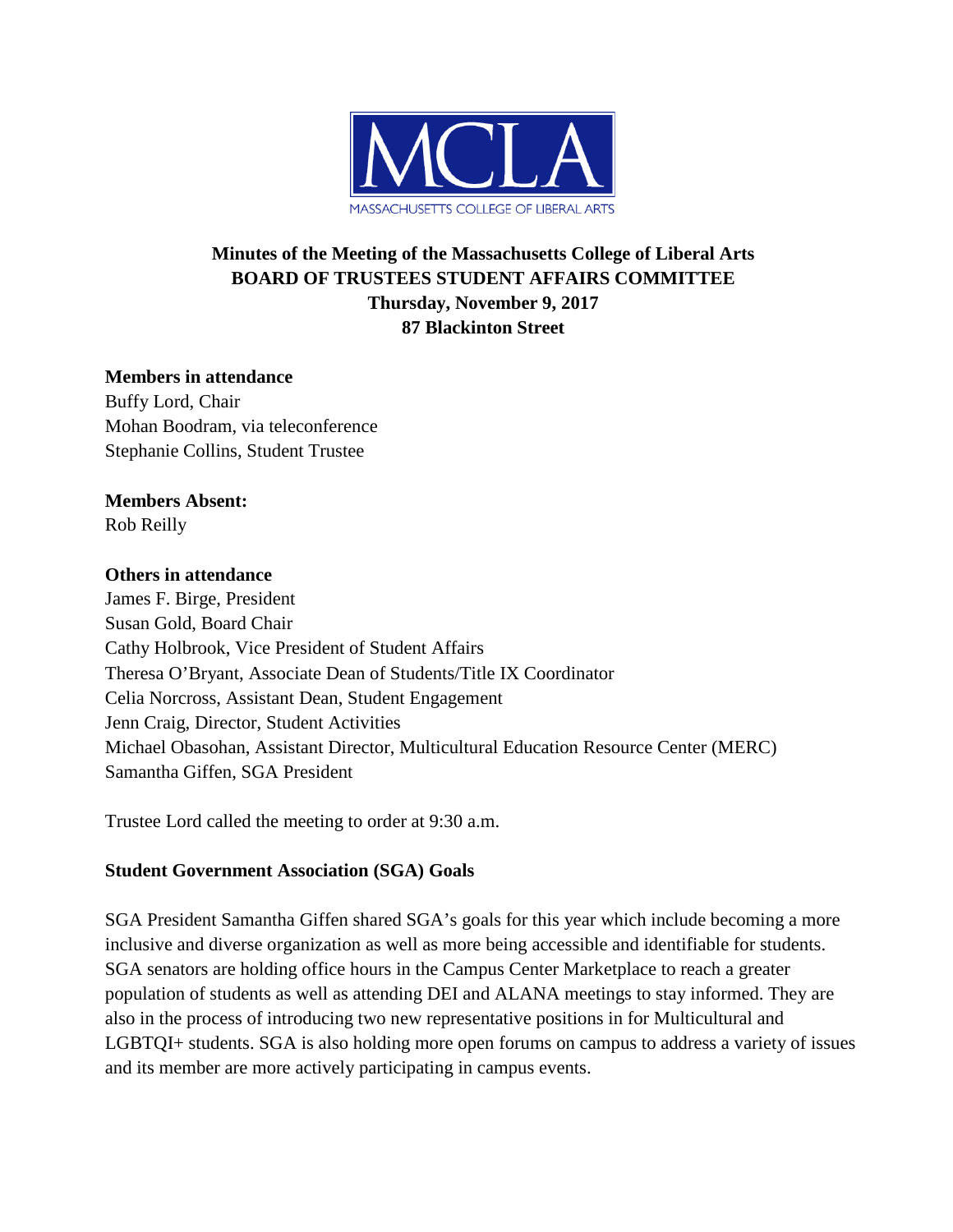Trustee Lord asked about the revision of the SGA bylaws. Samantha shared that the due to the recent resignation of their Parliamentarian that process has been slightly delayed but a new Parliamentarian has been appointed and the work will continue. They are working to ensure that the revision process is transparent and that all procedures are clear and up-to-date especially with the recent transition to online voting.

Samantha also provided an update on the recent Sam Gomez race which celebrated its  $40<sup>th</sup>$ anniversary this year. This year's beneficiary of funds raised was the National Association of Mental Illness (NAMI) in Pittsfield. SGA has new logo for the race and will be updating signage. Based on feedback the race will have an earlier start time next year. The committee discussed the timing of the race now that it is separate from reunion weekend and additional ideas for advertising. Trustee Lord offered her assistance with race planning and marketing ideas as well.

### **Student Conference Attendance**

Celia Norcross shared information on the various conferences that students have attended, such as the National Association for Campus Activities, and noted that. SGA has been provided critical funding to support students in this way. These conferences offer students an opportunity to learn from and network with fellow students from other schools while also raising the profile of MCLA.

Michael Obasohan shared information on a recent multi-day conference he attended with four students, the National Student Leadership Diversity Convention (NSLDC). The NSLDC focused on intergroup dialogue and was attended by colleges from throughout the U.S. As participants, students were tasked with identifying an issue on their campus, participating in workshops to explore and build on their knowledge of that issue, and developing an action plan to bring back to campus. Michael shared a letter from senior Kircys Canela about the impact and self-reflection that this opportunity provided.

A new opportunity being addressed is the possibility of students receiving credit for working on social justice issues. The format would be a practicum in which students enroll and select areas in which they want to implement work on pertinent social justice issues. This idea will continue to refined and potential implementation will be discussed with the necessary departments.

Finally, VP Holbrook shared that MCLA hosted a regional conference for potential residence life directors.